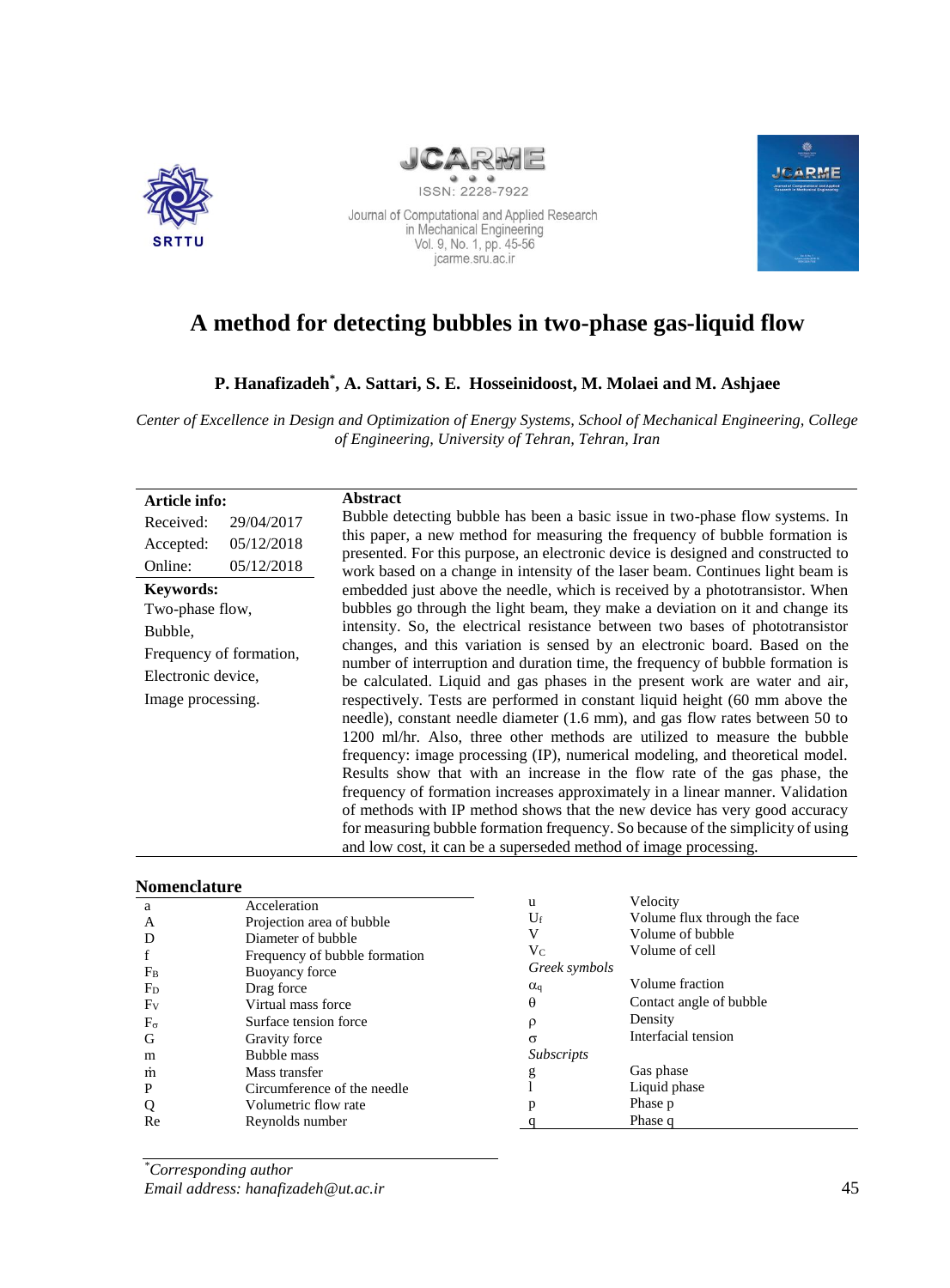## **1. Introduction**

The dynamic of bubble formation has a major role in diverse applications related to scattering of gas bubbles in liquids such as water treatment, chemical reactors, metallurgy, and medical. Also, it is an important subject in the context of two-phase heat transfer [1-3]. This phenomenon is affected by different parameters such as the equivalent diameter of injection, the geometry of injection, gas flow rate, liquid and gas physical properties, the height of the liquid column, and wettability.

On the terrain of bubble formation in various conditions, abundant works have been done. For instance, Davidson and Amick [4] worked on the formation of gas bubbles at horizontal orifices. Influence of different parameters was examined on the formation of bubbles such as the diameter of the orifice, the volume of the chamber, and physical properties. In another research, Ramakrishnan et al. [5] studied bubble formation under constant flow conditions and proposed a model based on two-step mechanism of bubble formation. Also, Akita and Yoshida [6] investigated bubble size, interfacial area, and liquid-phase mass transfer coefficient in bubble columns. They presented dimensionless correlations for the average bubble size. In another paper, Sada et al. [7] conducted a research on bubble formation in a flowing liquid. They found that the bubble size in the flowing liquid decreases with increasing superficial liquid velocity and decreasing gas flow rate. Furthermore, Tsuge and Hibino [8] investigated bubble formation from an orifice submerged in liquids. The effects of various factors, such as orifice diameter, gas physical properties and gas chamber on the volume of bubbles were explored. Also, Kim et al. [9] developed a theoretical model for bubble and drop formation in flowing liquids in microgravity using a force balance. They found that the bubbles are detached from the nozzle only by the liquid flow drag. Byakova et al. [10] examined the influence of wetting conditions on bubble formation at the orifice in an inviscid liquid mechanism of bubble evolution. They concluded that the influence of operating variables on the formation of the bubble is different under various wetting

conditions. Corchero et al. [11] performed experimental investigations on the effects of wetting conditions and flow rate on bubble formation at orifices. Also, a simple model of the bubble shape at detachment was proposed that gives results in good agreement with those obtained from experiments done at small flow rates. Qu and Qiu [12] worked on bubble dynamics under a horizontal microheater array. They studied the effects of Marangoni, buoyancy, and drag forces on the bubble dynamic phenomena using experimental data. In another work, Ohta et al. [13] conducted a computational study on the dynamic motion of a bubble rising in Carreau model fluids. They utilized the Volume of Fluid (VOF) numerical model in order to simulate the mechanism of bubble formation. They discussed bubble rise motion in shear-thinning fluids in terms of the effective viscosity, and the effective Reynolds and Morton numbers. In another work, Vafaei et al. [14] investigated the bubble growth rate from needle nozzles. They realized that the bubble volume expansion rate follows a cyclic behavior for the substrate nozzles while it shows a smooth decrease after an initial increase for the needle nozzles. Finally, Di Bari and Robinson [15] conducted an experimental study of gas injected bubble growth from submerged orifices. The quasi-static growth and departure characteristics showed little dependence on the growth rate while having a notable dependence on the orifice size.

Among the parameters influencing the formation of bubbles, the frequency of bubble formation and its relationship with gas flow rate are the major issues for bubble formation, which have been attracted many attentions in the literature. Almost in all investigations, it is found that the bubble frequency increases with increasing gas flow rate [16–20]. Most researchers utilized a high-speed camera and image processing (IP) method to compute frequency of bubble formation which has high cost and timeconsuming. Also, in industrial applications of bubble formation, the image processing cannot be used because of the need to momentary measure the frequency. Some researchers measured the frequency by counting the number of bubbles generated in a specified interval,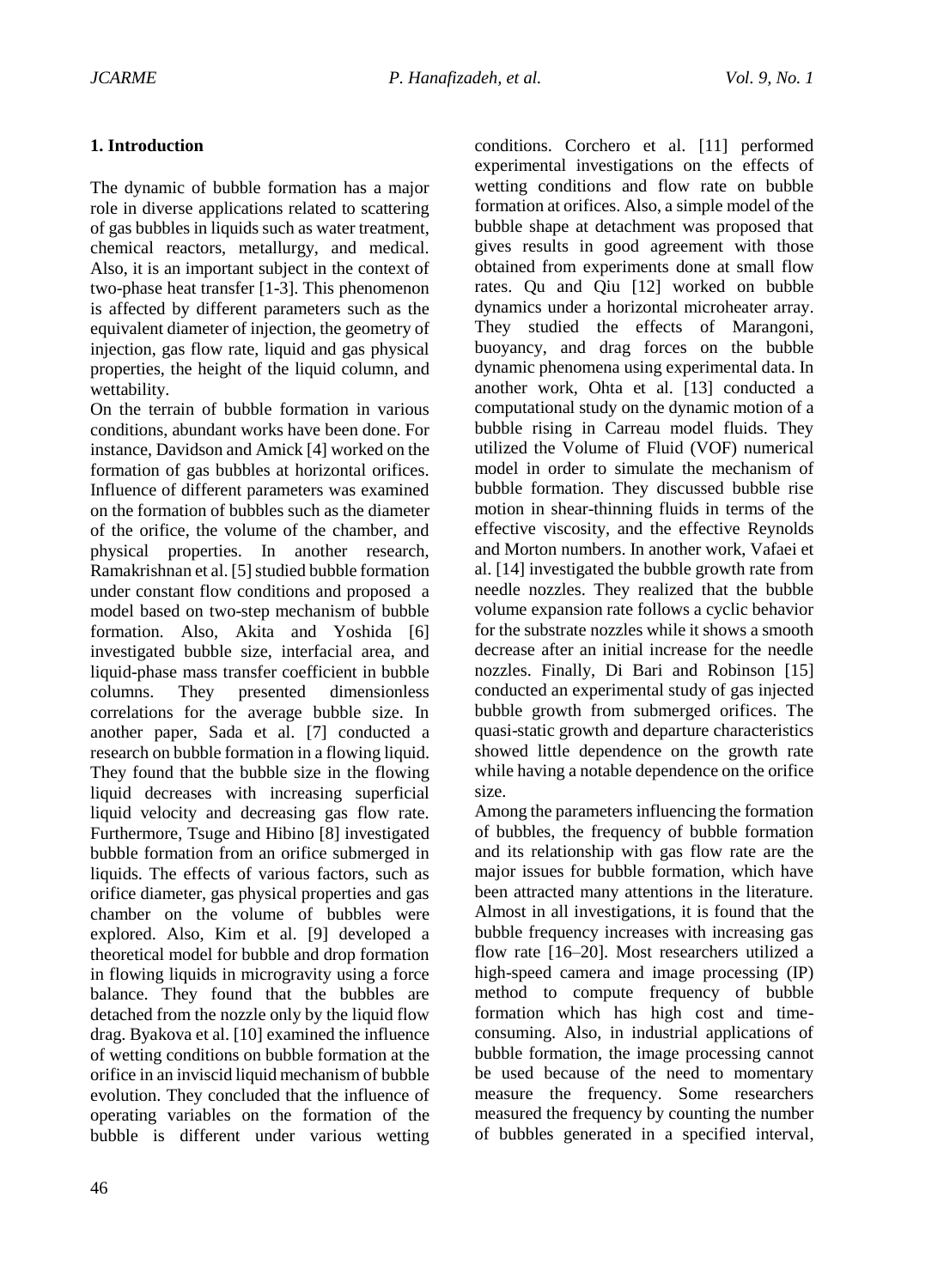although it is not an accurate method nowise. Another method for measuring bubble formation frequency utilized by some researches is the use of different kinds of probes, like optical and conductivity probes, which are high costs as high-speed cameras. For instance, Harvey et al. [21] measured vapor bubble using image analysis. They presented a method of computer image analysis to determine flow quantities of a single vapor bubble as it evolves near a rigid boundary. Also, Davidson et al. [22] measured the frequency of bubble formation by stroboscopic illumination. By experimental investigations, they concluded that the frequency of bubble formation decreases with increasing orifice diameter. In another paper, Lguchi et al. [23] investigated the effects of cross-flow on the frequency of bubble formation from a singlehole nozzle using a high-speed camera. They compared the frequency of bubble formation in a rotating bubble bath with that of a stationary one and concluded that before a critical value of cross-flow velocity, the ratio of frequencies is unity and after that, it changes in a complex manner. In another research, Badam et al. [24] perused regimes of bubble formation experimentally utilizing a high-speed camera. They found that at high gas flow rates, bubble formation frequency remains constant and bubble volume is almost independent of surface tension. Also, Zhang et al. [25] worked on drag coefficient on bubble rising. They calculated the volume of the bubble by dividing the gas flow rate to bubble formation frequency. They measured the frequency of bubble formation by counting the bubbles generated in a time interval. In addition, Hanafizadeh et al. [26–28] in a series of studies investigated the formation, growth, and detachment of gas bubbles produced from a submerged needle in water using a highspeed camera. They concluded that bubble formation frequency strongly depends on the contact angle and the surface tension, and it increases with increasing gas flow rate.

In the current work, a new method for calculating bubble frequency is presented. In this method, an electronic device is designed and constructed to work based on changes in the intensity of the light beam. Also, the frequency is measured using image processing, numerical, and theoretical methods. Finally, errors of methods are computed in comparison with the IP method (because this technique has been widely used in the literature) and the most accurate method is specified.

#### **2. Experimental apparatus**

Schematic view of the experimental setup of the present work is shown in Fig. 1. The experimental system consists of a syringe pump, a square column, a standard circular needle with 1.6 mm diameter, a light source, a high-speed video camera (1200 fps), and a frequency meter device. For photographic observations, the square column made from PMMA with a dimensions of 100 mm  $\times$  100 mm  $\times$  300 mm and open to the atmosphere at the top is utilized ((1) in Fig. 1). The height of the liquid is constant and equal to 60 mm above the needle. The camera records movies with 1200 fps and 336×96 pixels  $((4)$  in Fig. 1) and sends them to the computer  $((6)$  in Fig. 1) for image processing. In order to wipe out reflections, one 800 W halogen lamp is placed just in front of the camera ((5) in Fig. 1). The injection system located at the bottom of the column is composed of a needle  $((2)$  in Fig. 1) as a source of injection joint to an automatically controlled syringe pump  $(3)$  in Fig. 1). The syringe pump is filled with air, and the flow rate range is between 50 to 1200 ml/hr. The frequency meter system contains a 200 mW laser  $((9)$  in Fig. 1), a phototransistor  $((7 \text{ in Fig. 1})$  and an electronic board ((8) in Fig. 1) for processing data. The range of operating conditions are given in Table 1 (physical properties are computed at  $20^{\circ}$ C).

| $\mu$ . The range of operating conditions |                                        |  |  |
|-------------------------------------------|----------------------------------------|--|--|
| Parameter                                 | value                                  |  |  |
| Flow rate                                 | 50-1200 mlph                           |  |  |
| Needle diameter                           | $1.6 \text{ mm}$                       |  |  |
| Liquid height                             | 60 mm                                  |  |  |
| Liquid viscosity                          | $0.001$ Pa. s                          |  |  |
| Surface tension                           | $72.5\times10^{-3}$ N. m <sup>-1</sup> |  |  |
| Water density                             | 997.05 kg. $m^{-3}$                    |  |  |
| Air density                               | $1.15 \text{ kg}$ . m <sup>-3</sup>    |  |  |

|            | Table 1. The range of operating conditions. |
|------------|---------------------------------------------|
| Doromatar. | $v_{0}$ luo                                 |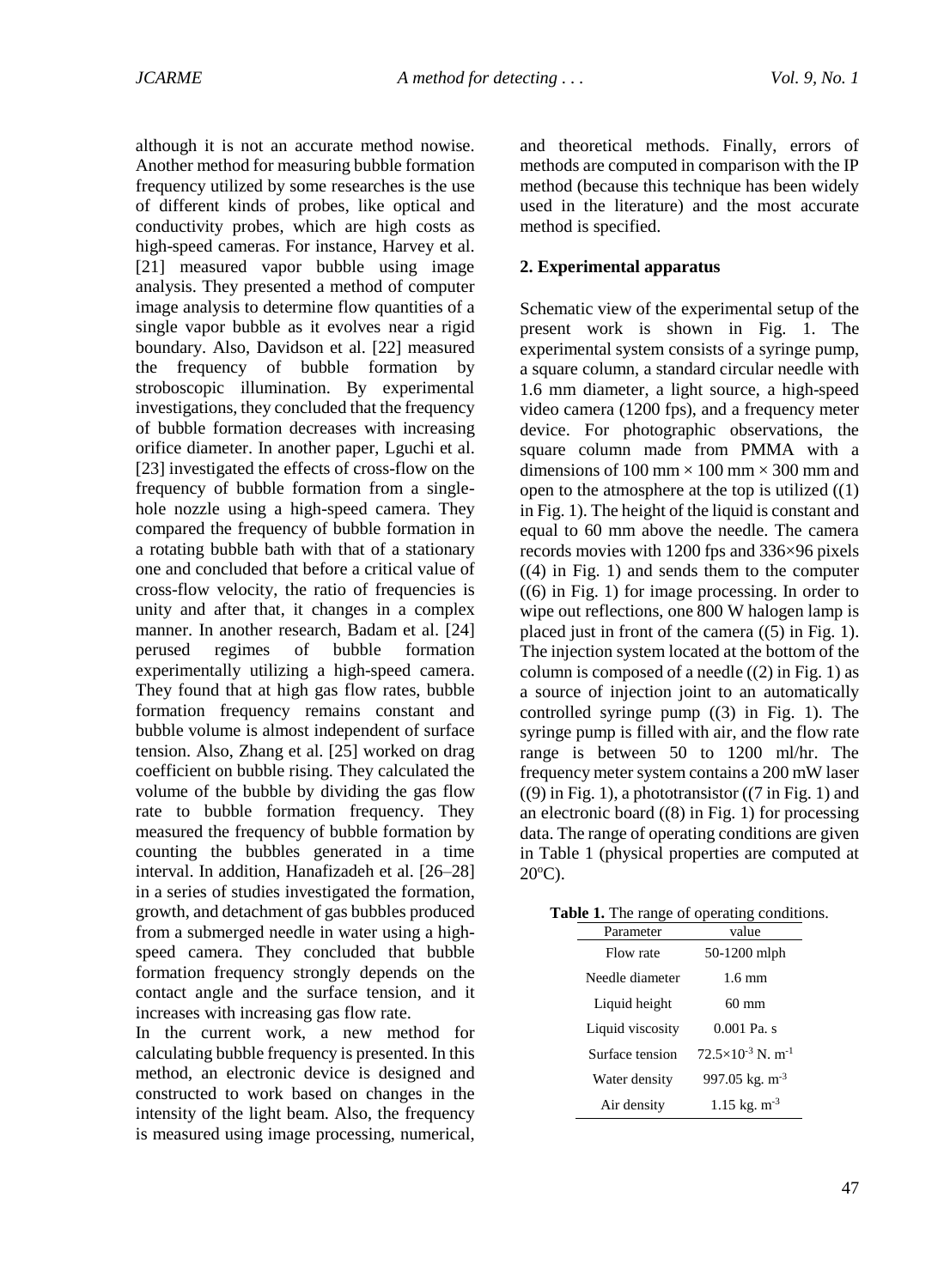

Fig. 1. Schematic view of the experimental setup; (1) bubble column, (2) injection needle, (3) syringe pump, (4) high-speed video camera, (5) light source, (6) computer, (7) phototransistor, (8) electronic board, and (9) laser.

When the variables are the values of experimental measurements, they have uncertainties due to measurement limitations. For the present research, the uncertainties of measured data are given in Table 2. In this table, based on the accuracy of the measuring instruments, the precision of the major parameters is reported. Moreover, based on the analysis of the uncertainty studied by Lazar et al. [29], the uncertainty of the bubble diameter and volume are computed.

**Table 2.** The uncertainty of the experimentally measured variables.

| Parameter                     | Amount of<br>uncertainty | Percentage of<br>uncertainty |
|-------------------------------|--------------------------|------------------------------|
| Air flow rate                 |                          | 3%                           |
| Needle diameter               | $0.005$ mm               |                              |
| Physical<br>calibration scale | $0.005$ mm               |                              |
| Image<br>calibration scale    | 1 pixel                  |                              |
| Bubble diameter               | $0.05$ mm                |                              |
| Bubble volume                 | $0.1 \text{ mm}^3$       |                              |

#### **3. Methodology**

As mentioned before, four methods are utilized in this project to measure the frequency of bubble formation; image processing (IP),

frequency device, numerical modeling, and theoretical model. Each of this methods is explained except the IP method. For the detail of the IP method see Ref. [30].

#### *3.1. Frequency measurement unit*

In order to measure the frequency of bubble formation, a continuous light beam is embedded just above the needle, which is received by a phototransistor as shown in Fig. 1. When bubbles go through this light beam, make a deviation on that and change the intensity of light. So, the electrical resistance between two bases of phototransistor changes and this variation is sensed by an electronic board. According to the number of interruption and duration time, the frequency of bubble formation can be calculated. Fig. 2(a) and (b) shows the continuous and interrupted light beam by rising bubble, respectively.



**(a) (b) Fig. 2.** (a) Continuous light beam and (b) interrupted light beam by the bubble.

The phototransistor is an analog sensor that its electrical resistance changes with the received intensity of light. To measure this with a microcontroller, the resistance should be converted to voltage in a suitable range. For that reason, a voltage divider is recruited. Voltage divider allows the microcontroller to measure the resistance of the sensor. The sensor is wired in series with a known resistance to form a voltage divider, and a known voltage is applied across the divider. Then the center tap of the divider is connected to microcontroller's analogto-digital converter and the tap's voltage is measured. Next, by using the known resistance and voltage, the resistance of the sensor can be computed.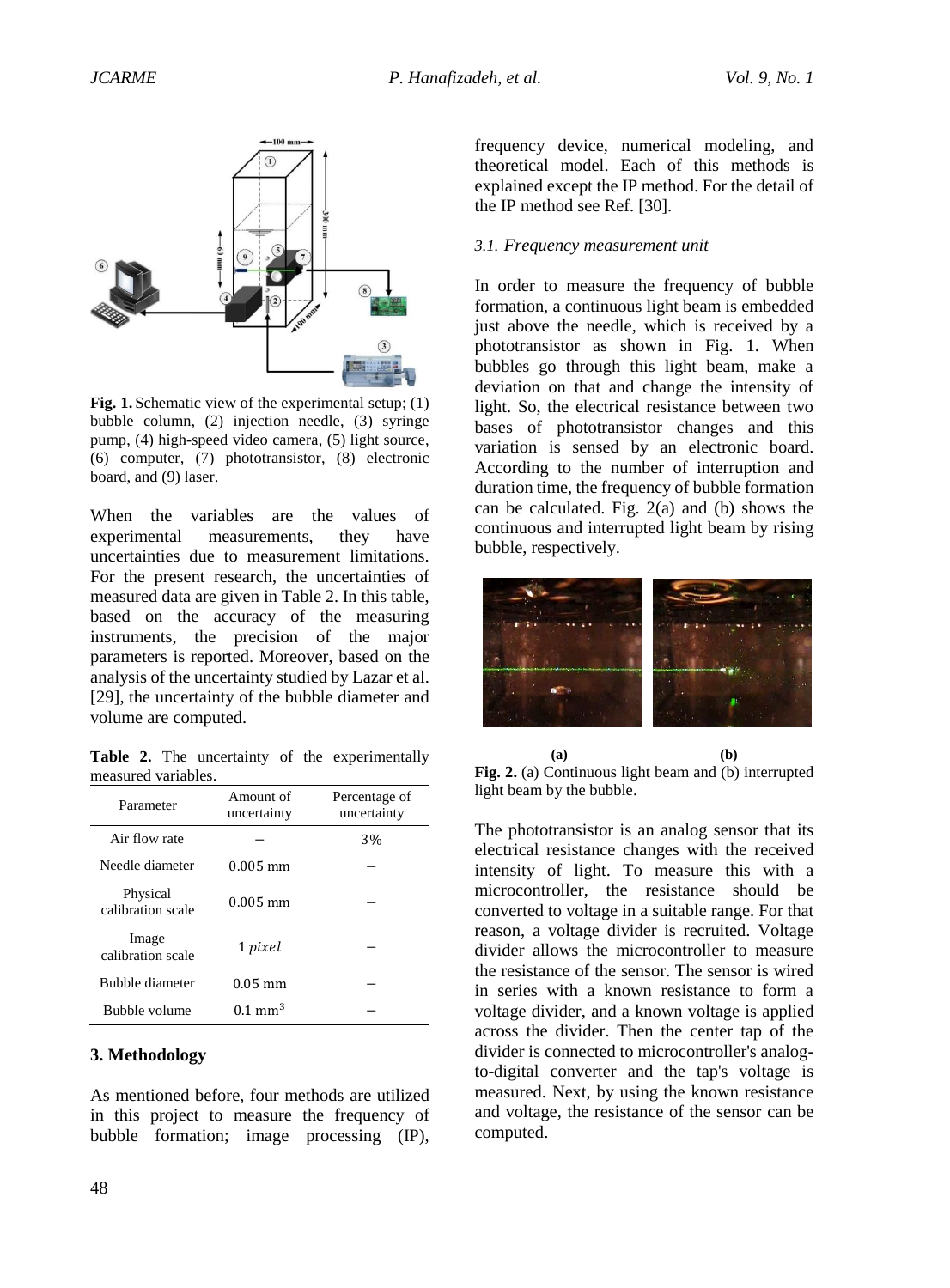Fig. 3 illustrates the measured voltage versus time for different flow rates. The peaks of the charts are related to the moments in which the laser beam is interrupted by rising bubbles. Furthermore, it is clear that with increasing gas flow rate, the distance between peaks gets closer to each other which means the frequency of formation increases. This can be justified by this fact that with increasing gas flow rate, the upward forces acting upon rising bubble dominates downward forces and resulted in a lower time of formation.



**Fig. 3.** Fluctuation time for (a) 400 (b) 600 (c) 800 (d) 1000 ml/hr flow rate with frequency device.

#### *3.2. Theoretical modeling*

To compare the obtained results from the presented method, a theoretical model based on force balancing is also used in this paper. Assumptions of force balancing in the theoretical modeling are as follows:

 All properties of fluids are assumed to be constant and are computed at room temperature.

 Bubble growth happens adiabatically and axisymmetric.

• The liquid is quiescent, so the liquid trust force is not considered.

• The pressure of the gas is uniform within the bubble, and the influence of gas viscosity is negligible due to the high Reynolds number.

• Gas momentum force is negligible compared with other forces acting on the bubble.

 As the thickness of the orifice is negligible, in comparison with the equivalent diameters of it, the contact line between the needle and bubble is considered to be fixed to the inner rim of the needle.

Based on the second law of Newton and the above assumptions, and by considering Fig. 4, the force balance equation can be written as follow:

$$
ma = F_B + F_\sigma + F_D + F_V + G \tag{1}
$$

where  $F_B$ ,  $F_{\sigma}$ ,  $F_D$ ,  $F_V$ , and *G* are buoyancy, surface tension, drag, virtual mass, and gravity forces, respectively [31]. So force balance can be written as follow:

$$
m_g a_y = (\rho_l - \rho_g) gV_g - \sigma P \sin \theta
$$
  

$$
- \frac{1}{2} \rho_l C_D u_g^2 A
$$
  

$$
- \frac{1}{2} V_g \rho_l a_y
$$
 (2)

By simplifying the above equation, the final equation for bubble volume is as follow:

$$
V_g = \frac{\rho_l C_D u_g^2 A + 2\sigma P \sin\theta}{2(\rho_l - \rho_g)g - (\rho_l + 2\rho_g)a_y}
$$
(3)

where:

 $\rho_l$ : Density of liquid phase  $\rho_g$ : Density of gas phase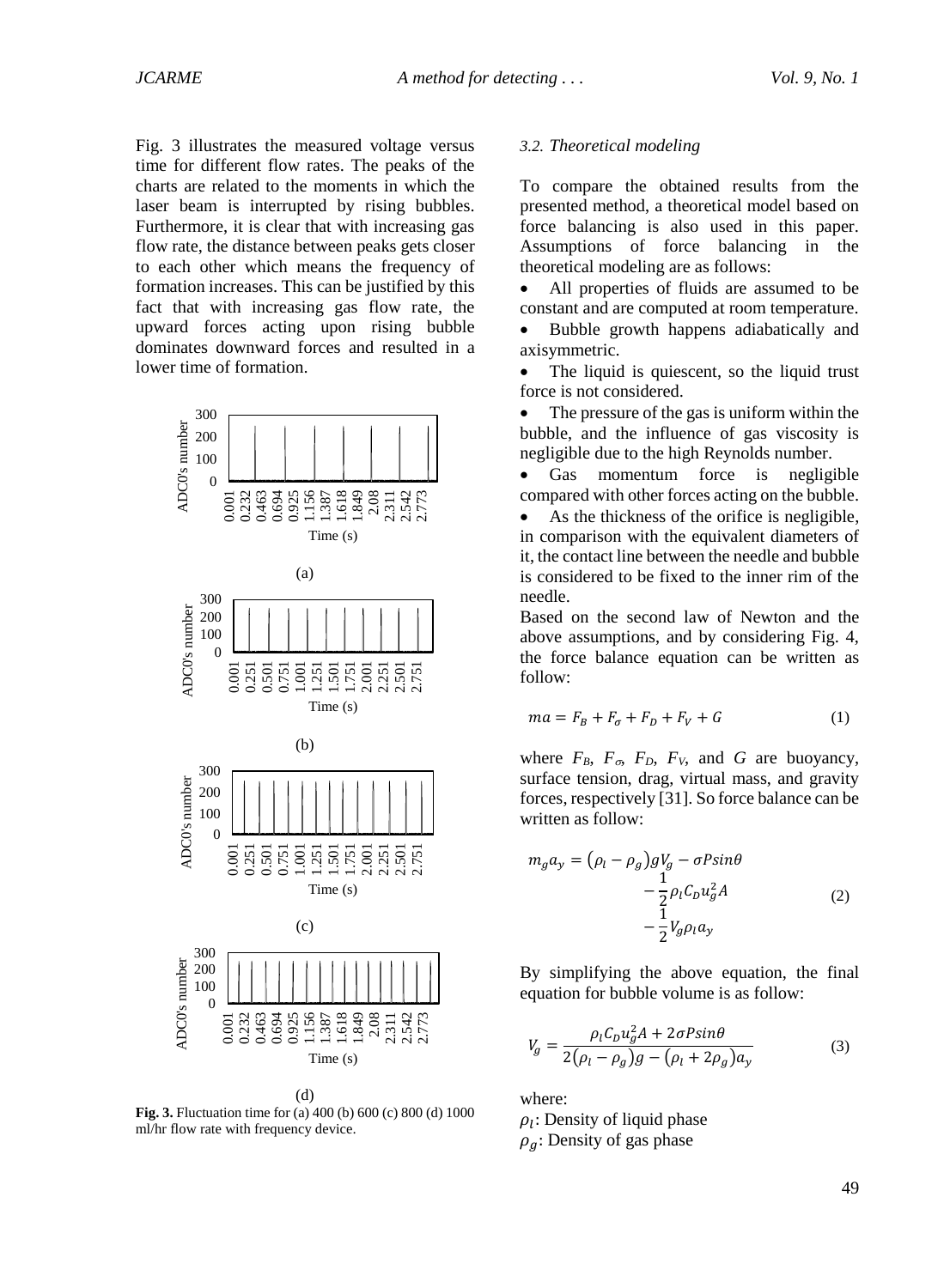$C<sub>D</sub>$ : Drag coefficient (that is dependent on Reynolds number)

 $u_a$ : Gas velocity

: Reference area of the bubble (that is equal to  $\pi D^2/4$ 

- $a_v$ : Acceleration of rising bubble
- $\sigma$ : The surface tension between water and air
- $\theta$ : Contact angle of the bubble at the detachment
- : Circumference of the injection needle

For Reynolds numbers between 20 and 260,  $C_D$ can be calculated by Ishii equation (Eq. (4)) [32]:

$$
C_D = \frac{24}{Re} (1 + 0.1Re^{0.75})
$$
 (4)

Finally, the frequency of bubble formation can easily be computed using the flow rate as below:

$$
f = \frac{Q}{V_g}
$$
  
=  $Q \times \frac{2(\rho_l - \rho_g)g - (\rho_l + 2\rho_g)a_y}{\rho_l C_D u_g^2 A + 2\sigma P \sin\theta}$  (5)

where  $Q$  is the flow rate of the dispersed phase and  $V_g$  is the volume of the bubble at the detachment.

In this research, velocity and also its changes are very small at detachment, so drag force and acceleration are negligible. Therefore, Eqs. (3) and (5) are simplified as below:

$$
V_g = \frac{2\sigma P \sin\theta}{2(\rho_l - \rho_g)g} \tag{6}
$$

$$
f = \frac{Q}{V_g} = Q \times \frac{2(\rho_l - \rho_g)g}{2\sigma P \sin\theta} \tag{7}
$$

*Q* in the above formula is obtained from the syringe pump that plays both roles of injection and controlling flow.  $\rho_1$ ,  $\rho_g$  and  $\sigma$  are physical properties of the liquid and gas phase and are measured at  $20^{\circ}$ C. *P* is the circumference of the circular needle that can easily be computed from the below equation:

$$
P = \pi D \tag{8}
$$

where *D* is the diameter of the needle. Finally,  $\theta$ is the contact angle of the bubble at detachment that is computed using experimental data processed by the image processing method. So, a theoretical method is dependent on experimental data due to the contact angle.



**Fig. 4.** Schematic force balance in the current study.

#### *3.3. Numerical modeling*

In this study, the bubble formation process is simulated by applying the VOF method. The flow is supposed to be Newtonian, and the gas and liquid phases are considered as incompressible fluids. Two or more immiscible fluids can be modeled by the VOF model through solving a single set of momentum equations and exploring the volume fraction of the fluids all over the domain. The VOF formulation is based on not osmosing the two or more fluids (or phases). For each additional phase, the volume fraction of the phase in the computational cell is introduced. The volume fractions of all phases sum up to unity for each control volume. If the  $q^{th}$  fluid's volume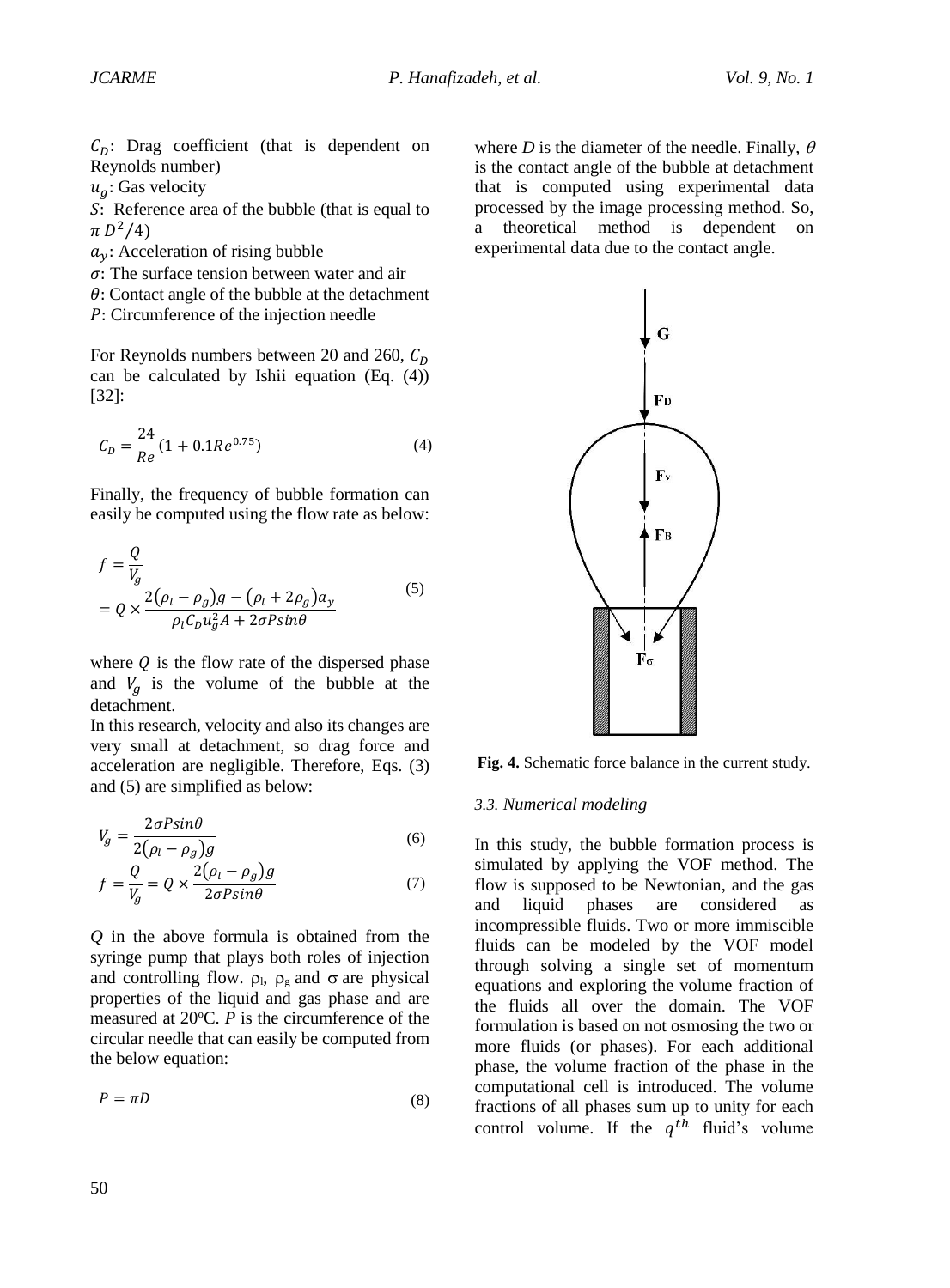fraction in the cell is marked as  $\alpha_a$ , then three conditions may happen [33]:

- $\alpha_q = 0$ : The cell is empty (of the  $q^{th}$  fluid).
- $\alpha_q = 1$ : The cell is full (of the  $q^{th}$  fluid).
- $0 < \alpha_q < 1$ : The cell contains the interface between the  $q^{th}$  fluid and one or more other fluids.

Suitable properties and variables are determined for each control volume within the domain based on the local value of  $\alpha_q$ .

#### *3.3.1. Volume fraction equation*

Exploring the interface(s) between the phases is accomplished by solving the continuity equation for the volume fraction of one (or more) of the phases. For the  $q^{th}$  phase, this equation is as follows [33]:

$$
\frac{1}{\rho_q} \left[ \frac{\partial}{\partial t} \left( \alpha_q \rho_q \right) + \nabla \cdot \left( \alpha_q \rho_q \vec{v}_q \right) \right]
$$
\n
$$
= S_{\alpha_q} \tag{9}
$$
\n
$$
+ \sum_{p=1}^n \left( \dot{m}_{pq} - \dot{m}_{qp} \right)
$$

where  $\dot{m}_{pq}$  is the mass transfer from phase q to phase  $p$  and  $\dot{m}_{pq}$  is the mass transfer from phase  $p$  to phase  $q$ .

The volume fraction equation is not solved for the primary phase, while the primary-phase volume fraction is computed based on the following constraint [33]:

$$
\sum_{q=1}^{n} \alpha_q = 1 \tag{10}
$$

The volume fraction equation can be solved through implicit or explicit time discretization. Because of the faster convergence rate of the explicit method, using this method is preferred in this paper.

#### *3.3.2. The explicit scheme*

The formulation of this method can be defined as below [33]:



where  $n + 1$  is the index for new (current) time step, *n* is the index for previous time step,  $\alpha_{f,q}$ is the face value of the  $q^{th}$  volume fraction,  $V_c$  is the volume of the cell, and  $U_f$  is the volume flux through the face, based on normal velocity. This formulation does not require the iterative solution of the transport equation during each time step.

#### *3.3.3. Momentum equation*

Throughout the domain, a single momentum equation is solved, and the resulting velocity field is shared between the phases. The momentum equation is dependent on the volume fractions of all phases through the properties of  $\rho$  and  $\mu$  as below[33]:

$$
\frac{\partial}{\partial t} (\rho \vec{v}) + \nabla \cdot (\rho \vec{v} \vec{v})
$$
\n
$$
= -\nabla p
$$
\n
$$
+ \nabla \cdot [\mu (\nabla \vec{v} + \nabla \vec{v}^T)]
$$
\n
$$
+ \rho \vec{g} + \vec{F}
$$
\n(12)

It should be noted that both phases in the present study are considered to be incompressible.

In cases with large velocity differences between the phases, the accuracy of the velocities calculated near the interface can be adversely affected, and this is one restriction of the sharedfield approximation.

In Fig. 5, bubble formation sequence as a comparison between experimental and numerical methods for 800 ml/hr flow rate can be seen. Generally, the formation of bubble happens in three different stages: weeping, expansion, and detachment. In the first stage, the bubble is not conducted due to the high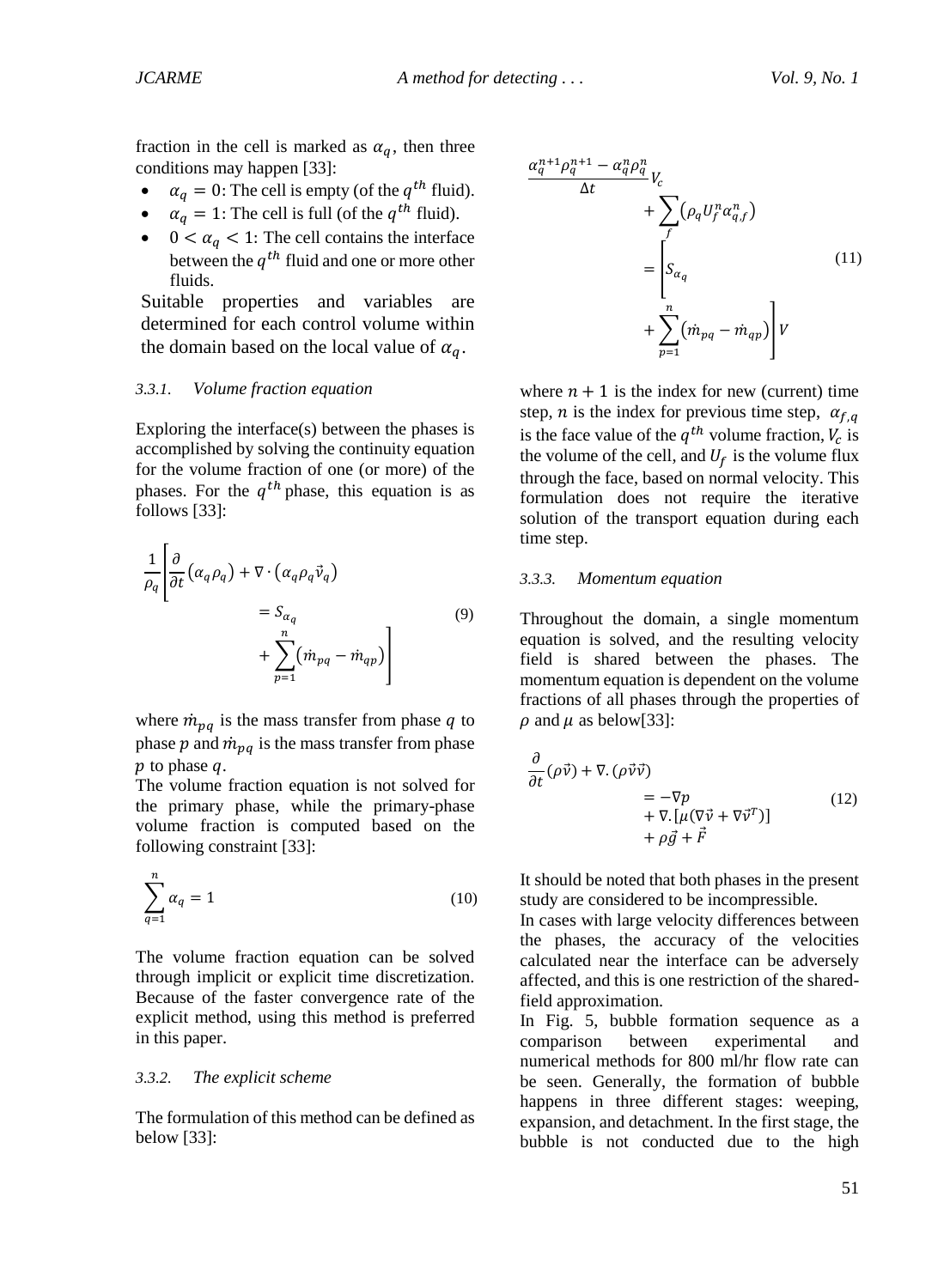contribution of downward forces. In next stage, a bubble is formed with low velocity, so upward and downward forces are approximately. In the final stage, upward forces dominate downward ones, and an acceleration movement happens. Also, as shown in this figure, the numerical method can predict the sequence of the bubble formation pretty well and has a good agreement with the real bubble formation process.



**Fig. 5.** Comparison of bubble formation sequence between numerical and experimental data for 800 ml/hr flow rate.

In order to calculate the bubble frequency formation using a numerical method, contours of volume fraction are gathered as picture files and then by image processing method, the frequency is computed.

#### **4. Results and discussions**

Results are divided into two sections: results of frequency device, as the main approach of the current paper, and those of other methods. In the first section, details of gathering processing data by frequency and the device are explained and presented. In the next section, the results of other methods are just presented.

The results gathered by the frequency device are shown in Fig. 4. As shown in these diagrams, ADC0's number versus time can be seen. By interrupting the light beam by bubbles, the ADC0's number reaches approximately 250. So by the number of peaks in diagrams and duration time of them, the frequency of bubble formation can easily be computed. Also, it is clear from the figure that with increasing gas flow rate, the number of picks in a certain time increasesmeaning that the frequency of formation increases. The results of methods

applied to measure the frequency of formation for different flow rates are shown in Table 3.

**Table 2.** Comparison of frequency results of different methods.

| Flow<br>rate<br>(ml/hr) | Image<br>processing<br>(Hz) | Frequency<br>device<br>(Hz) | (Hz)    | Numerical Theoretical<br>(Hz) |
|-------------------------|-----------------------------|-----------------------------|---------|-------------------------------|
| 50                      | 0.4836                      | 0.4754                      | 0.7097  | 0.4886                        |
| 100                     | 1.0093                      | 0.9894                      | 1.4493  | 0.9491                        |
| 200                     | 1.8519                      | 1.8186                      | 2.0534  | 1.7908                        |
| 400                     | 3.4823                      | 3.4448                      | 3.5714  | 3.5218                        |
| 600                     | 5.2131                      | 5.1570                      | 5.6818  | 5.2570                        |
| 800                     | 7.0468                      | 6.9655                      | 6.8966  | 6.9382                        |
| 1000                    | 8.4906                      | 8.3219                      | 8.8757  | 8.6539                        |
| 1200                    | 10.8768                     | 10.6704                     | 10.1371 | 10.3837                       |

As the IP technique has been widely used in the literature, the obtained results of the other methods are compared with this method. The calculated percentage of errors are tabulated in Table 4. The presented errors are computed according to the following equation:

$$
\%Error = \frac{f_{IP} - f_i}{f_{IP}} \times 100\tag{13}
$$

where  $f_{IP}$  and  $f_i$  are the frequency of bubble formation measured from the IP and other methods, respectively.

**Table 4.** Errors of different methods in comparison with the IP method.

| Flow<br>rate<br>(ml/hr) | Frequency<br>device<br>(% ) | Numerical<br>(% ) | Theoretical<br>(% ) |
|-------------------------|-----------------------------|-------------------|---------------------|
| 50                      | 1.6956                      | 46.7535           | 1.0339              |
| 100                     | 1.9717                      | 43.5946           | 5.9645              |
| 200                     | 1.7982                      | 10.8807           | 3.2993              |
| 400                     | 1.0769                      | 2.5587            | 1.1343              |
| 600                     | 1.0761                      | 8.9908            | 0.8421              |
| 800                     | 1.1537                      | 2.1315            | 1.5411              |
| 1000                    | 1.9869                      | 4.5356            | 1.9233              |
| 1200                    | 1.8976                      | 6.8007            | 4.5335              |

As shown in Table 4, the results of frequency device have most accordance with IP. It shows that in spite of the low cost of this device, its accuracy is acceptable. Also, errors of theory model show that in the current range of flow rates (50 to 1200 ml/hr) and present operating conditions, balance of forces can easily be defined as a balance of buoyancy and surface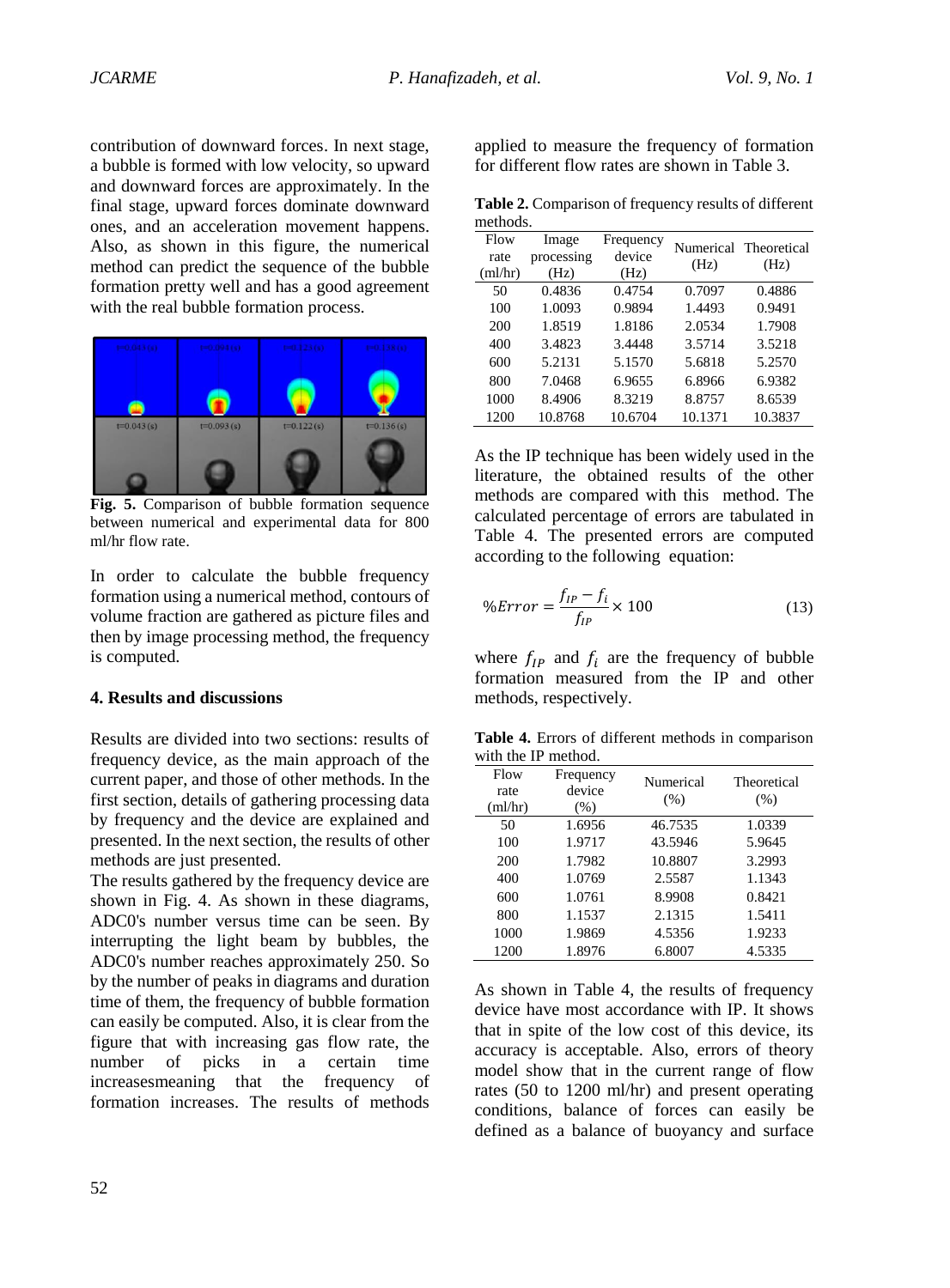tension forces. It demonstrates assumptions for deriving Eq. (7) are admissible. Finally, as shown in Table 4, the numerical method has the lowest accuracy, especially at high flow rates, but it is not originated from the actual results so far. One major reason of this low accuracy is the difficulty of modeling the interface of gas and liquid phases in the numerical model due to the numerical diffusion and the need for a high grid resolution, which results in a non-sharp interface.

Fig. 6 shows the frequency of bubble formation versus flow rate for four mentioned methods. As can be seen, the frequency of formation increases approximately linearly with increasing gas flow rate. It can be justified with this fact that increasing gas flow rate tends to the increase in momentum of the bubble. As a result, faster detachment is obtained in higher frequency of formation at higher flow rates. As shown in Fig. 6, the frequency device method has the most precision between two other methods (numerical and theory model). Also, results confirm the previous researches which by increasing the flow rate of gas injection, the frequency of bubble formation increases.



**IP** X Frequency Device •Numerical **A** Theory model

**Fig. 6.** Frequency of bubble formation versus flow rate for four methods.

Fig. 7 illustrates the diagram of IP versus frequency device method. The average root mean square error between the results of frequency device and image processing method is less than 2%showing that the device has good accuracy.



**Fig. 7.** Frequency of bubble formation from IP method versus frequency device method.

To put the accuracy of this method into perspective, two of the most important correlations presented for calculating the volume of the bubble at the detachment in constant flow condition are taken into account. Then using Eq. (7), the frequency of formation for each correlation is calculated and compared with the experimental data of the present study, and shown in Fig. 8. As can be seen, both correlations presented by Gaddis and Vogelpohl [34] and Jamialahmadi et al. [35] have good agreement with the experimental data, especially at relatively low flow rates. The most error between the experimental data and Gaddis and Vogelpohl correlation is about 14%, while this error for Jamialahmadi et al. correlation is about 18%.



**Fig. 8.** Prediction of frequency from various correlations and experimental data of the present work.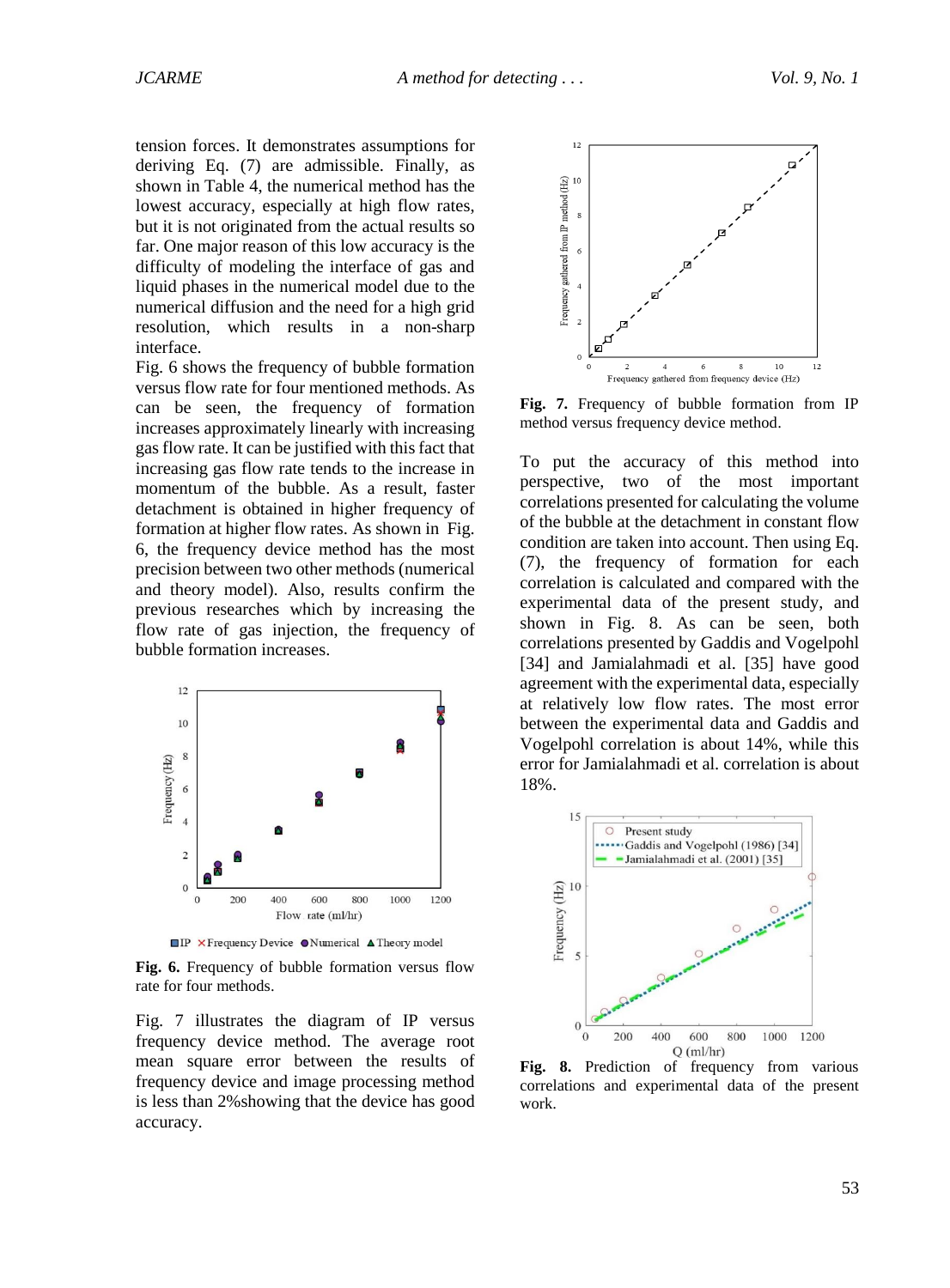## **5. Conclusions**

In this paper, an electronic device is designed and constructed to measure the frequency of bubble formation based on a change in intensity of the laser beam. The main features of the device are:

- High accuracy despite the low cost
- The ability of momentary measuring of bubble or any other object frequency for industrial applications
- Simple electronic circuit
- So simple to use

The accuracy of this new method is compared with other common methods: IP, numerical and theoretical modeling. Results show that this method has very good accuracy. The average root mean square error between the results of frequency device and image processing method is less than 2%. So it can be used as an alternative method of image processing in many applications.

## **References**

- [1] M. G. Reddy, M. V. V. N. L. S. Rani, K. G. Kumar, and B. C. Prasannakumara, "Cattaneo–Christov heat flux and nonuniform heat-source/sink impacts on radiative Oldroyd-B two-phase flow across a cone/wedge," *J. Brazilian Soc. Mech. Sci. Eng.*, Vol. 40, No. 2, p. 95, (2018).
- [2] M. G. Reddy and O. D. Makinde, "Magnetohydrodynamic peristaltic transport of Jeffrey nanofluid in an asymmetric channel," *J. Mol. Liq.*, Vol. 223, pp. 1242-1248, (2016).
- [3] M. Gnaneswara Reddy and N. Sandeep, "Free convective heat and mass transfer of magnetic bio-convective flow caused by a rotating cone and plate in the presence of nonlinear thermal radiation and cross diffusion," *J. Comput. Appl. Res. Mech. Eng.*, Vol. 7, No. 1, pp. 1-21, (2017).
- [4] L. Davidson and J. Erwin H. Amick, "Formation of Gas Bubbles at Submerged Orifices," *AIChE J.*, Vol. 5, No. 3, pp. 319-324, (1956).
- [5] S. Ramakrishnan, R. Kumar, and N. R. Kuloor, "Studies in bubble formation—I bubble formation under constant flow conditions," *Chem. Eng. Sci.*, Vol. 24, No. 4, pp. 731-747, (1969).
- [6] K. Akita and F. Yoshida, "Gas Holdup and Volumetric Mass Transfer Coefficient in Bubble Columns. Effects of Liquid Properties," *Ind. Eng. Chem. Process Des. Dev.*, Vol. 12, No. 1, pp. 76-80, (1973).
- [7] E. Sada, A. Yasunzshz, S. Katoh, and M. Nishioka, "Bubble Formation in Flowing Liquid," *Can. J. Chem. Eng.*, Vol. 56, No. 6, pp. 669-672, (1978).
- [8] H. Tsuge and S.-I. Hibino, "Bubble Formation From an Orifice Submerged in Liquids," *Gordon Breach. Sci. Publ. Inc.*, Vol. 22, pp. 63-79, (1983).
- [9] I. Kim, Y. Kamotani, and S. Ostrach, "Modeling bubble and drop formation in flowing liquids in microgravity," *AIChE J.*, Vol. 40, No. 1, pp. 19-28, (1994).
- [10] A. . Byakova, S. . Gnyloskurenko, T. Nakamura, and O. . Raychenko, "Influence of wetting conditions on bubble formation at orifice in an inviscid liquid Mechanism of Bubble Evolution," *Colloids Surfaces A Physicochem. Eng. Asp.*, Vol. 229, No. 1-3, pp. 19-32, (2003).
- [11] G. Corchero, a. Medina, and F. J. Higuera, "Effect of wetting conditions and flow rate on bubble formation at orifices submerged in water," *Colloids Surfaces A Physicochem. Eng. Asp.*, Vol. 290, No. 1- 3, pp. 41-49, (2006).
- [12] X. Qu and H. Qiu, "Bubble dynamics under a horizontal micro heater array," *J. Micromechanics Microengineering*, Vol. 19, No. 9, p. 095008, (2009).
- [13] M. Ohta, Y. Yoshida, and M. Sussman, "A computational study of the dynamic motion of a bubble rising in Carreau model fluids," *Fluid Dyn. Res.*, Vol. 42, No. 2, p. 025501, (2010).
- [14] S. Vafaei, P. Angeli, and D. Wen, "Bubble growth rate from stainless steel substrate and needle nozzles," *Colloids Surfaces A Physicochem. Eng. Asp.*, Vol. 384, No. 1- 3, pp. 240-247, (2011).
- [15] S. Di Bari and A. J. Robinson,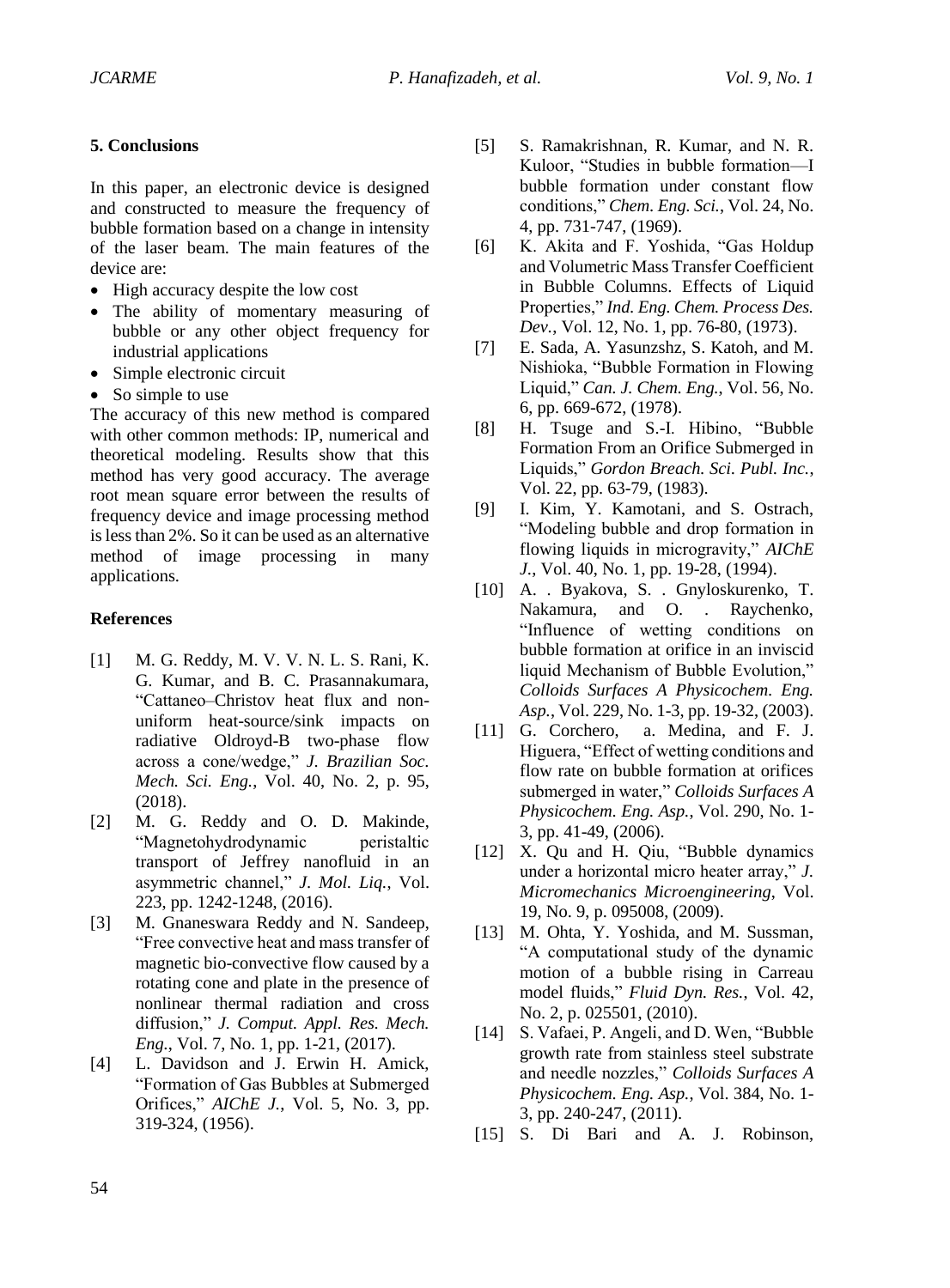"Experimental study of gas injected bubble growth from submerged orifices," *Exp. Therm. Fluid Sci.*, Vol. 44, pp. 124- 137, (2013).

- [16] R. J. Benzing and J. E. Myers, "Low frequency bubble formation at horizontal circular orifices," *Ind. Eng. Chem.*, Vol. 47, No. 10, pp. 2087-2090, (1955).
- [17] K. Terasaka and H. Tsuge, "Bubble formation under constant-flow conditions," *Chemical Engineering Science*, Vol. 48, No. 19. pp. 3417-3422, (1993).
- [18] A. Zaruba, E. Krepper, H. M. Prasser, and B. N. Reddy Vanga, "Experimental study on bubble motion in a rectangular bubble column using high-speed video observations," *Flow Meas. Instrum.*, Vol. 16, No. 5, pp. 277-287, (2005).
- [19] A. K. Das, P. K. Das, and P. Saha, "Formation of bubbles at submerged orifices - Experimental investigation and theoretical prediction," *Exp. Therm. Fluid Sci.*, Vol. 35, No. 4, pp. 618-627, (2011).
- [20] N. Hooshyar, J. R. Van Ommen, P. J. Hamersma, S. Sundaresan, and R. F. Mudde, "Dynamics of single rising bubbles in neutrally buoyant liquid-solid suspensions," *Phys. Rev. Lett.*, Vol. 110, No. 24, pp. 2-5, (2013).
- [21] S. B. Harvey, J. P. Best, and W. K. Soh, "Vapour bubble measurement using image analysis," *Meas. Sci. Technol.*, Vol. 7, No. 4, pp. 592-604, (1996).
- [22] J. F. Davidson and B. O. G. Schüler, "Bubble formation at an orifice in a viscous liquid," *Chem. Eng. Res. Des.*, Vol. 75, pp. S105-S115, (1997).
- [23] M. Iguchi, Y. Terauchi, and S. Yokoya, "Effect of Cross-Flow on the Frequency of Bubble Formation from a Single-Hole Nozzle," *Metall. Mater. Trans. B*, Vol. 29, No. December, pp. 1219-1225, (1998).
- [24] V. K. Badam, V. Buwa, and F. Durst, "Experimental Investigations of Regimes Under Constant Flow Condition," *Can. J. Chem. Eng.*, Vol. 85, No. June, pp. 257- 267, (2007).
- [25] L. Zhang, C. Yang, and Z. S. Mao, "Unsteady motion of a single bubble in

highly viscous liquid and empirical correlation of drag coefficient," *Chem. Eng. Sci.*, Vol. 63, No. 8, pp. 2099-2106, (2008).

- [26] P. Hanafizadeh, J. Eshraghi, E. Kosari, and W. H. Ahmed, "The Effect of Gas Properties on Bubble Formation, Growth and Detachment," *Part. Sci. Technol.*, Vol. 6351, No. November, p. 150407162559008, (2015).
- [27] S. E. Hosseini-Doost, A. Sattari, P. Hanafizadeh, and M. Molaei, "A method for bubble volume measurement under constant flow conditions in gas – liquid two-phase flow," *Energy Equip. Syst.*, Vol. 6, No. 1, pp. 89-99, (2018).
- [28] P. Hanafizadeh, A. Sattari, S. E. Hosseini-Doost, A. G. Nouri, and M. Ashjaee, "Effect of orifice shape on bubble formation mechanism," *Meccanica*, Vol. 53, No. 10, pp. 1-23, (2018).
- [29] E. Lazar, B. Deblauw, N. Glumac, C. Dutton, G. Elliott, and A. Head, "A Practical Approach to PIV Uncertainty Analysis," in *27th AIAA Aerodynamic Measurement Technology and Ground Testing Conference*, No. July, pp. 1-22, (2010).
- [30] P. Hanafizadeh, S. Ghanbarzadeh, and M. H. Saidi, "Visual technique for detection of gas–liquid two-phase flow regime in the airlift pump," *J. Pet. Sci. Eng.*, Vol. 75, No. 3-4, pp. 327-335, (2011).
- [31] L. Zhang and M. Shoji, "Aperiodic bubble formation from a submerged orifice," *Chem. Eng. Sci.*, Vol. 56, No. 18, pp. 5371-5381, (2001).
- [32] M. Ishii and N. Zuber, "Drag coefficient" and relative velocity in bubbly, droplet or particulate flows," *AIChE J.*, Vol. 25, No. 5, pp. 843-855, (1979).
- [33] *Ansys fluent12.0, Theory Guide*, No. January. ANSYS, Inc, (2009).
- [34] E. S. Gaddis and A. Vogelpohl, "Bubble" formation in quiescent liquids under constant flow conditions," *Chem. Eng. Sci.*, Vol. 41, No. 1, pp. 97-105, (1986).
- [35] M. Jamialahmadi, M. R. Zehtaban, H. Muller-Steinhagen, A. Sarrafi, and J. M. Smith, "Study of bubble formation under